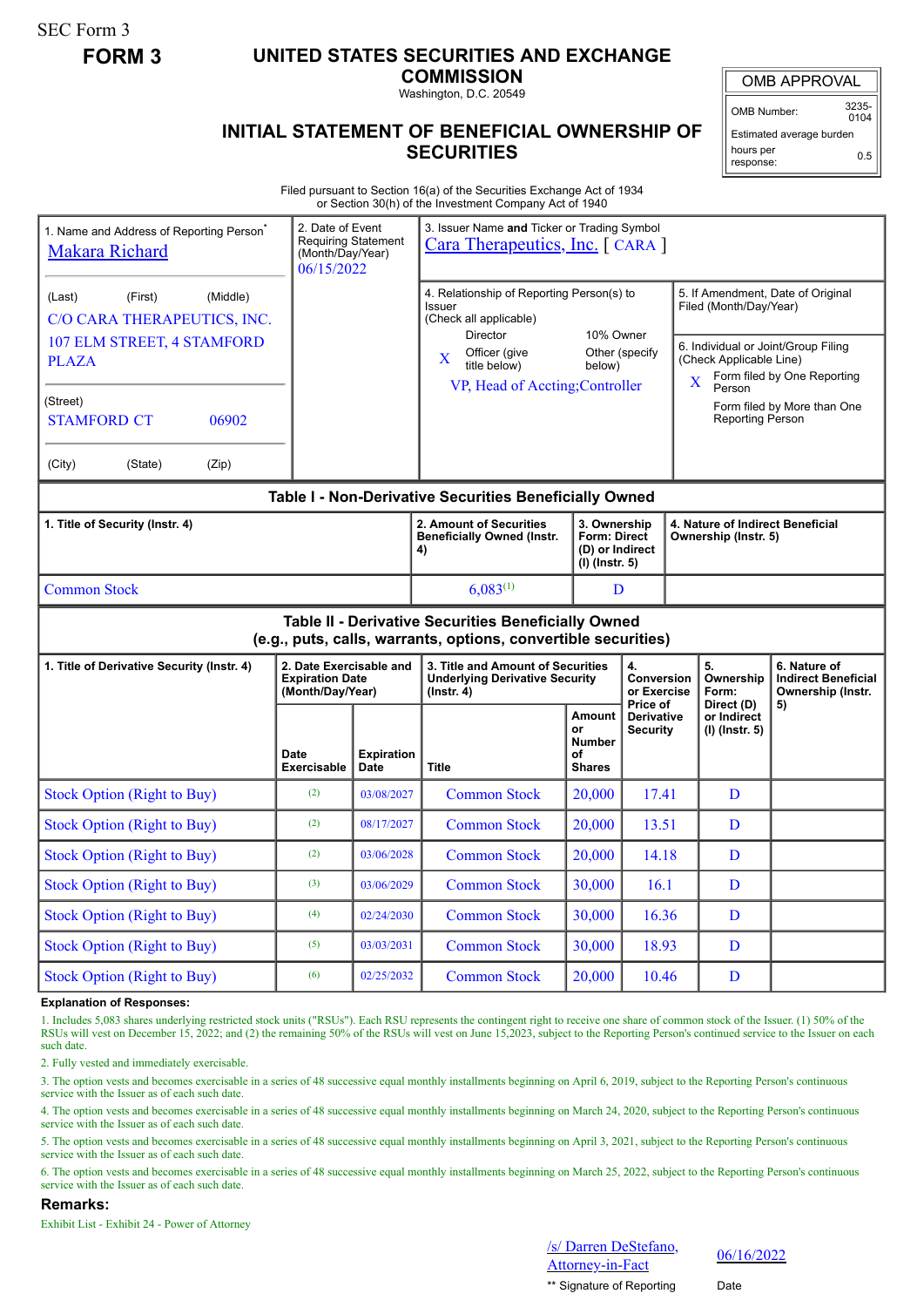#### Person

Reminder: Report on a separate line for each class of securities beneficially owned directly or indirectly.

\* If the form is filed by more than one reporting person, *see* Instruction 5 (b)(v).

\*\* Intentional misstatements or omissions of facts constitute Federal Criminal Violations *See* 18 U.S.C. 1001 and 15 U.S.C. 78ff(a).

Note: File three copies of this Form, one of which must be manually signed. If space is insufficient, *see* Instruction 6 for procedure.

**Persons who respond to the collection of information contained in this form are not required to respond unless the form displays a currently valid OMB Number.**